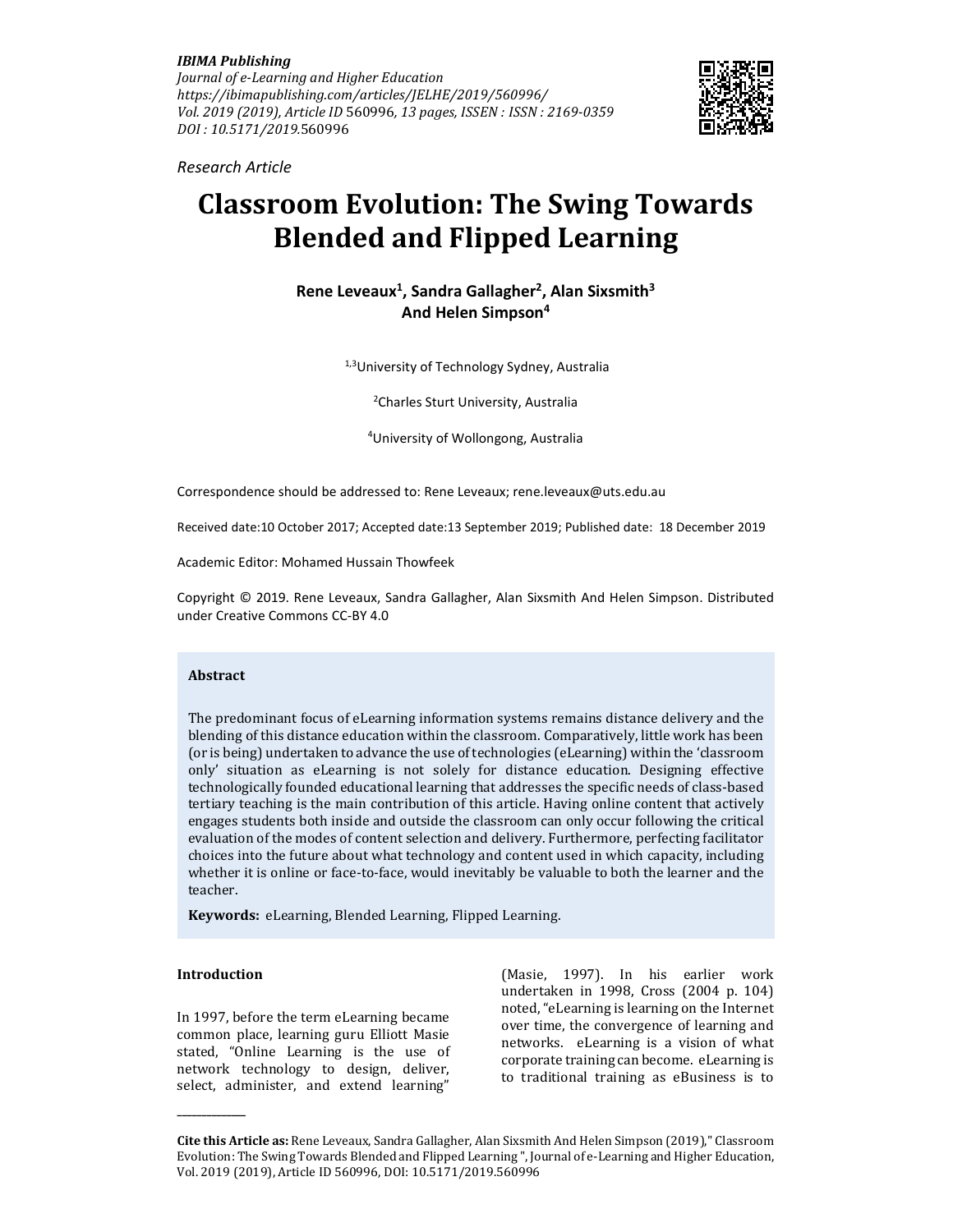business usual". Then in 1999, Cisco expanded, "eLearning is Internet-enabled learning. Components can include content delivery in multiple formats, management of the learning experience, and a networked community of learners, content developers and experts" (Cross, 2004 p. 105). Research investigating the integration class-based technologies dates back more than 25 years, with the term 'eLearning' born from this integration (Papert, 1980).

Technology within the classroom is not a new concept. However, it has gained momentum over the past few years, with the advancement of technologies like smart phones and tablets. Smart phones and other devices have turned education into a much more versatile and flexible environment (Hajhashemi, Caltabiano, & Anderson, 2017). Educators, many of whom are referred to as "digital immigrants" by Prensky (2001), have had to change the way they teach, and in doing so, have altered the depth of education that is offered to their students. Many teachers already have the background in pedagogical design to ensure the teaching methods they use align with lesson content, however, the introduction of technology has meant they must now reassess those designs to ensure the elimination of emergent inconsistencies with a digital framework (Hajhashemi et al., 2017).

Recently, there has been a shift in tertiary education towards flipped learning. A conventional definition for flipped learning is "work is given to the students to complete outside of the classroom so that they can prepare themselves for their next lesson" (Bishop & Verleger, 2013). At face value, this differs little from past practices where academics handed out the entire curriculum in the first class and students would subsequently complete set components for the next class; a process dubbed 'homework'. However the fundamental difference between flipped learning and homework is that previously the teacher would mark students' completed homework to gauge individual comprehension, whereas flipped learning takes content to the next level; turning class time into discussions based on the

\_\_\_\_\_\_\_\_\_\_\_\_\_\_

understandings students develop during the prescribed pre-work (Davies, Dean, & Ball, 2013).

Flipped learning is beneficial to students' knowledge acquisition and studying experience. Firstly, because the dialogue and strong teacher-student connection in the classroom empowers students (Lantis, Killie & Krain 2010). Secondly, in flipped learning, there is the possibility to demonstrate the application of content within a real-time context. Even where students neglect to complete the pre-work, they are not disadvantaged as the focus of the first part of the lesson is on the 'flipped content'. This is particularly important as many academics would argue that 'most' students neglect the pre-work (Albert & Beatty, 2014). Even so, this paper will demonstrate that the students do become actively involved in the flipped component of the course if the material is delivered attractively.

Many students only do the work required that is associated with marks (Albert & Beatty, 2014). So how can academics ensure their students will complete class prework? One way is through interactivity; the process whereby educators and students work together and influence each other. This process is achieved with the students where the content is delivered correctly in both modes (flipped and in the classroom). Two ideas that can help achieve interactivity are:

- *1. Giving clear and concise instructions, and*
- *2. Making sure that the work students are completing is relevant to the subject.*

Although the above two items are common sense notions, they rarely occur when academics flip their classrooms. Moreover, some educators believe that just recording their lectures and putting them online is 'flipping' the classroom. When introducing flipped learning, academics need to source appropriate information and share this information in a simple to understand format that includes formative questions

Rene Leveaux, Sandra Gallagher, Alan Sixsmith And Helen Simpson, Journal of e-Learning and Higher Education, DOI: 10.5171/2019.560996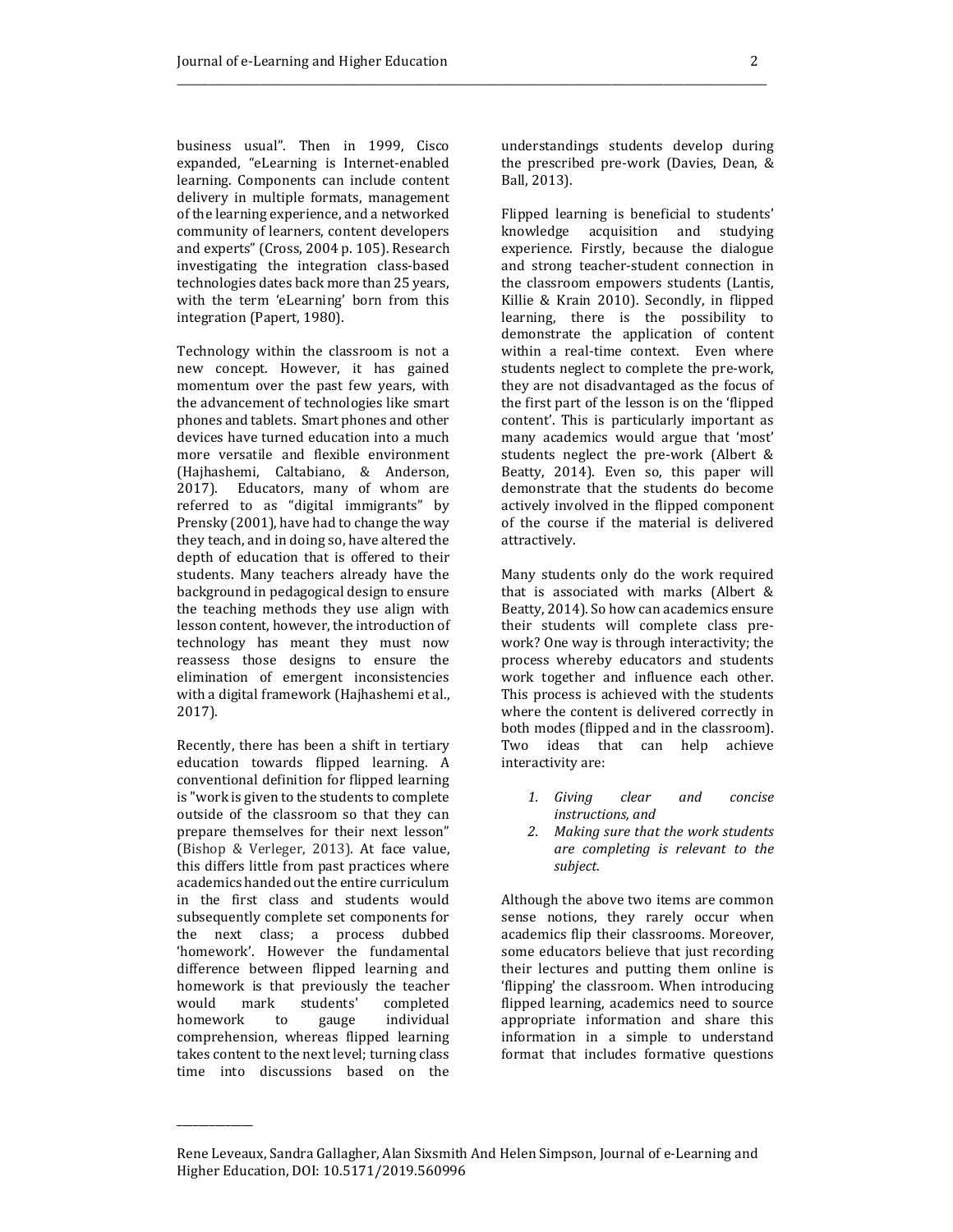that enable students to test their understanding.

For students who remain unable to grasp concepts delivered in the flipped learning mode, the ability to ask questions in subsequent lessons and listen to the teacher discuss concepts with them and other students is imperative. Importantly, these classroom experiences also allow students with understanding to help those without, recreating the classroom as a conduit for 'peer learning' and providing teachers the opportunity to validate their content and determine if amendments are required.

Trial and error is a straightforward, simple way for academics to learn about the flipped classroom. Initially, this could be as simple as taking a flipped eLearning information system and using it with traditional face-toface teaching to enable effective collaboration in the classroom learning (Leveaux, Gallagher, & Sixsmith, 2016). Nevertheless the incorporation of flipped learning into the classroom should be a carefully considered decision. It is not as simple as just giving students work to do at home and hoping that they will learn. For this reason, the process needs to be prudently planned by reflecting on the following questions:

- What content should be provided for students to learn outside of the classroom?
- How is that content relevant to the activities students will complete when they walk through the classroom door?
- How does one blend the best of face-to-face teaching with online content?

All three are considerations facing current academics trying to give the students an authentic learning experience. Other factors which are also fundamental to blended learning include:

- The type of information system to be used
- The style of the content

\_\_\_\_\_\_\_\_\_\_\_\_\_\_

The service delivery of the content and

The engagement of the students.

The format of this paper commences with literature in the area of blended learning, educational design concepts and eLearning. This is then followed by the context of the research, discussion on transitioning with flipped and blended learning, conclusion and future work.

## **Blended Learning: Utilises Learning Resources with Traditional Face-to-Face Methods**

Blended Learning (BL) is a combination of both online and face-to-face modes of learning (Abdellatief et al 2011; Holsapple & Lee-Post, 2006; Leveaux, Gallagher, & Sixsmith, 2016). According to Rauch and Crawford (2012), BL offers the best of both delivery systems (Rauch & Crawford 2012). A number of positive attributes have been linked to BL. These include an increase in students' perception of their self-value (Cox & Orehovec 2007), a reduction in student withdrawals from courses (Tinto 1993) and an increase in student satisfaction with learning and GPAs (Astin 1993). One of the reasons may be its incorporation of eLearning and information systems.

A diverse range of articles reflects the nature of eLearning and information systems (Al-Qahtani & Higgins, 2013; Anohah, Oyelere & Suhonen 2017; Davies et al., 2013). The most notable topics of discussion regarding eLearning information systems (ELIS) over the past decade cover the areas of content, delivery methods, quality of delivery, pedagogy and design. Situated learning (Lave, 1996) or the creation of meaning through every day learning experiences is a fundamental element in engaging students. This is because participating in familiar activities that maximize learning allows students to grasp not only the intended outcomes but also the underlying context of an activity. Learning then becomes an experience and provides students with the knowledge to perform efficiently (Gallagher & Sixsmith, 2014).

Recently, pedagogy has shifted "away from an exclusively individualistic, psychological

Rene Leveaux, Sandra Gallagher, Alan Sixsmith And Helen Simpson, Journal of e-Learning and Higher Education, DOI: 10.5171/2019.560996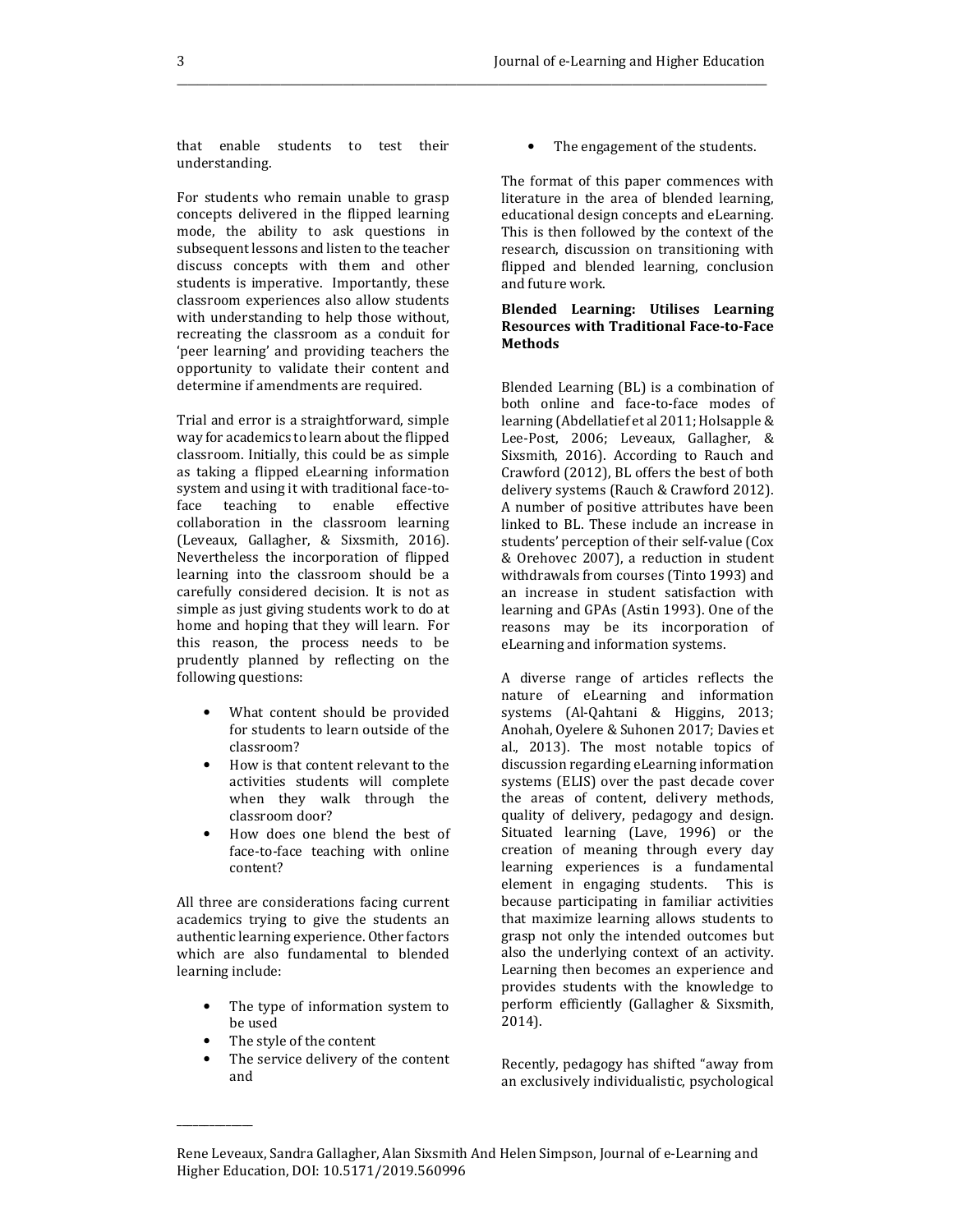view on learning toward a perspective of learning involving participation in social interactions within the context of a community" (Gallagher & Sixsmith, 2014). This is because when students enjoy a class, they are more likely to achieve better outcomes, keep their attention levels high and thereby, improve understanding of the content delivered. Engaging students in the learning process is particularly relevant when undertaking subjects that provide content not typically implicit to their field of study.

ELIS services are a crucial, strategic, organisational asset and therefore, appropriate levels of resources to support, deliver and manage these systems are required. Evaluating blended learning is not easy as ELIS are only one part of what is occurring in the classroom and are often hidden. For this reason if IT students are asked about in class activities, they typically state that there are no IT components in their classroom. Such comments make it hard to relate the quality of digital learning activities undertaken by students. Moreover, if one focuses on an overall methodology asking if the approach of an ELIS and classroom paper-based activities complement each other, student and instructor perceptions may differ.

Regardless, an important goal of ELIS is to deliver instructions that produce equal or better outcomes than face-to-face learning systems (Eom, Ashill, Arbaugh & Stapelton 2012)]. Moreover, facilitators require an understanding of relationships between eLearning systems quality, the quality of information produced by eLearning systems and eLearning outcomes. Educational technology has grown to be ruled by an (often-abstracted) interest in the processes of how people learn with digital technology (Eom et al. 2012; Selwyn, 2010). Integrating blended learning into the classroom through the utilisation of an ELIS that encourages students to undertake prework then attend class, provides the advantage of extended discussion time in class and with that the expansion of higher order learning experiences. Experiences that facilitate the grasping of key concepts, increased interaction and extended access

\_\_\_\_\_\_\_\_\_\_\_\_\_\_

to hands-on activities (Howet & Pegrum, 2015; Mar, 2005).

#### **Educational Design Concepts**

\_\_\_\_\_\_\_\_\_\_\_\_\_\_\_\_\_\_\_\_\_\_\_\_\_\_\_\_\_\_\_\_\_\_\_\_\_\_\_\_\_\_\_\_\_\_\_\_\_\_\_\_\_\_\_\_\_

Education is a result of instruction and learning. Educational, instructional and learning design are interchangeable depending on the environment. Many universities, such as the University of Technology Sydney (UTS), have established that rolling out instructional design concepts is necessary, however they have not known how to approach this challenge. Instructional design changes at UTS have included (1) putting some introductions to classes online, via video, (2) limiting the length of class time to a maximum of three hours face-to-face and (3) ensuring that students were encouraged to experience the best of online and face-to-face learning.

In the years prior to the introduction of inclassroom technology, teachers relied on various modes of education delivery with content they created using well-known textbooks or using other teachers' hand written or typed notes. The introduction of technology into the classroom has led to a fundamental shift in education, which many universities are finding difficult. Educators need to step back and look at the learning from a student's view (Beetham & Sharpe, 2007).

Technology should support learning not drive it. Knowing how much technology to incorporate into the classroom is a balancing act. Many teachers overpower learners with so much technology that learning becomes irrelevant. Students become overwhelmed. This leads to complacency in their learning and in turn negative feedback to teachers about the learning process (Davies et al., 2013). Finding a happy medium is not straightforward as students need to have access to technology via a Learning Management System (LMS), which they access via a digital device, such as a smart phone, laptop or computer. Then teachers need to incorporate the appropriate level of technology, which could be a voting system, an online quiz or a video into their classroom. However this should be limited

Rene Leveaux, Sandra Gallagher, Alan Sixsmith And Helen Simpson, Journal of e-Learning and Higher Education, DOI: 10.5171/2019.560996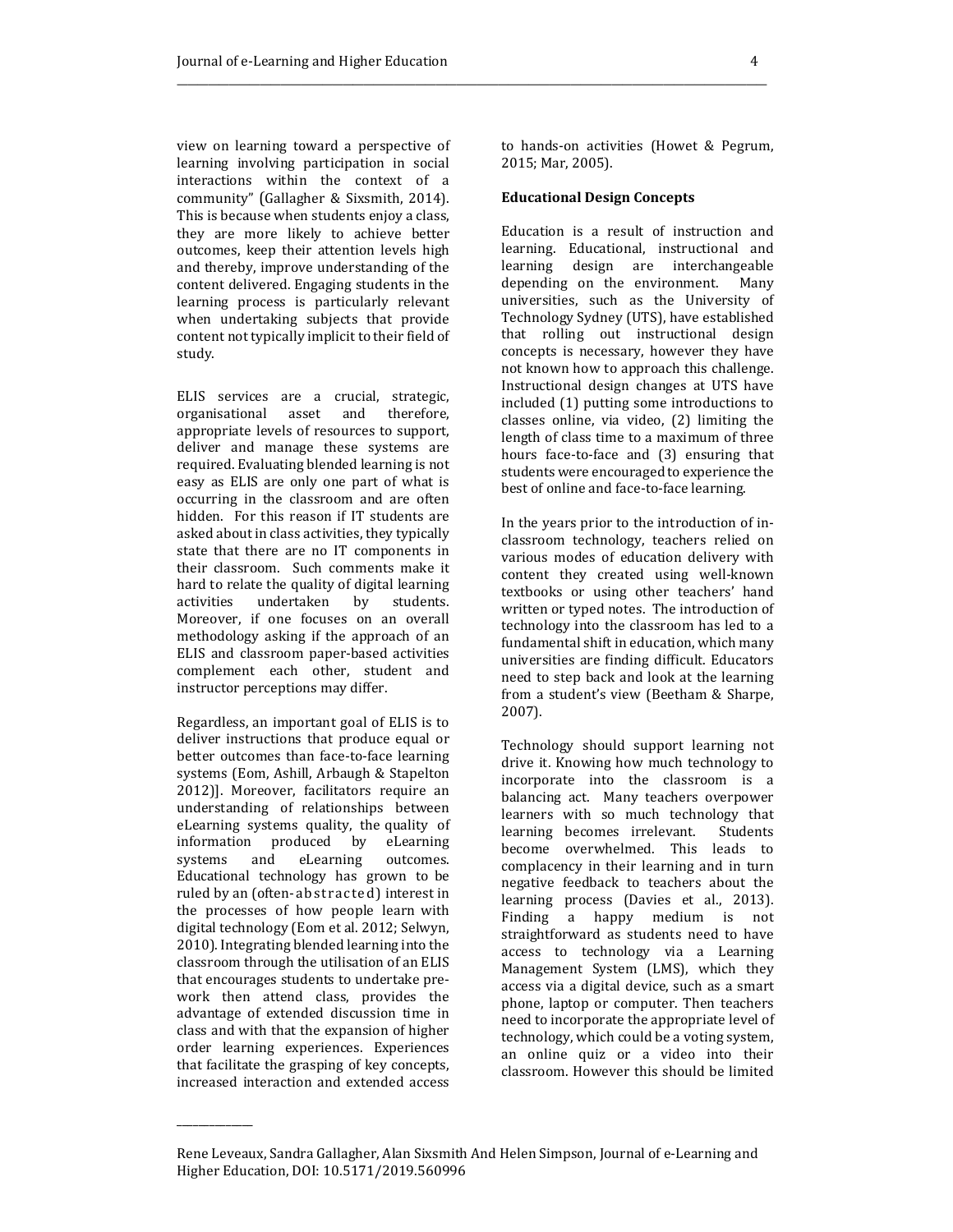to ensure no shift in the focus of the educational outcomes from students to teachers (Beetham & Sharpe, 2007).

## **e-Learning**

eLearning has evolved over the years and currently appears to be at the forefront of many institutions across the globe despite issues with its integration into classrooms. Many educational and industry based learning organisations have fast tracked eLearning's introduction and incorporated technology without much consideration (Deakin, 2016). With little effort, one can search on the Internet and find many hasty online content delivery models. For instance, uploading a webinar without providing the context for watching and hoping that students will view and learn from it is not eLearning. It is simply the provision of a seminar in an online format.

Due to the ease of access, Massive Online Open Courses (MOOCs) are widely used by many institutions to deliver content. However these courses are mainly designed for distance education not requiring interaction(s) with a teacher, and lend themselves primarily to students learning at their own pace. Flipped or blended learning involves certain interactions between students and students or students and teachers, which, in itself, does not align the concept of MOOCs.

The convenience of eLearning systems appears to have overridden the learning design component of synthesising different learning and teaching styles commonly applied in the delivery of courses. Before technology was introduced within the educational sector, educators used frameworks or taxonomies to help them make sense of the content for students; the most common Blooms Taxonomy (Bloom, 1956) remains in use today. Bloom's taxonomy has been applied in education since 1956 when Benjamin Bloom wanted to make logic of the learning of students.

Another teaching and learning framework that has evolved with the introduction of technology in the classroom is Kolb's

\_\_\_\_\_\_\_\_\_\_\_\_\_\_

Framework (Kolb, 1984). Much of Kolb's theory is concerned with the learner's internal cognitive processes. Within this schema "learning is the process whereby knowledge is created through the transformation of experience" (Kolb, 1984, p. 38). Both Kolb's (1984) and Bloom's (1956) frameworks continued to be popular and have been utilised by teachers in classroom delivery for many years. Regardless, with the introduction of technology in the classroom, teachers need to understand what eLearning means with regards to individual teaching styles and how this integrates with their institutional teaching and learning strategies in order to enable seamless integration of the ELIS into the classroom.

With this in mind, it would be beneficial for institutions to re-approach their teaching and learning strategy and instead of singularly pushing for a top-down approach, requiring teachers incorporate technology into each course, they utilise the strategy of dual top-down, bottom-up approaches. A starting point worth considering could include management working in consultation with a few teachers using one piece of technology. This is because consultation and starting simply encourages teachers to incorporate technology in their teaching (Mishra & Koehler, 2006). Furthermore, giving thought to how and which technology to use enables a greater efficiency when rolling out teaching technology across the institution. Top-down approaches should always be directed in such a fashion that does not increase pressure on the educators and where the reasoning behind the integration makes sense to the educational outcome for all those involved.

Many institutions erroneously remain too general and deliver eLearning strategy in an ad-hoc manner, creating confusion and panic amongst teachers (Hill, Jones, & Schilling, 2014). Mishra & Koehler (2006) highlight that teaching is a complex cognitive skill that occurs in an illstructured, dynamic environment (Mishra & Koehler, 2006). Introducing technology in an ad-hoc manner brings about misunderstandings regarding what 'real'

Rene Leveaux, Sandra Gallagher, Alan Sixsmith And Helen Simpson, Journal of e-Learning and Higher Education, DOI: 10.5171/2019.560996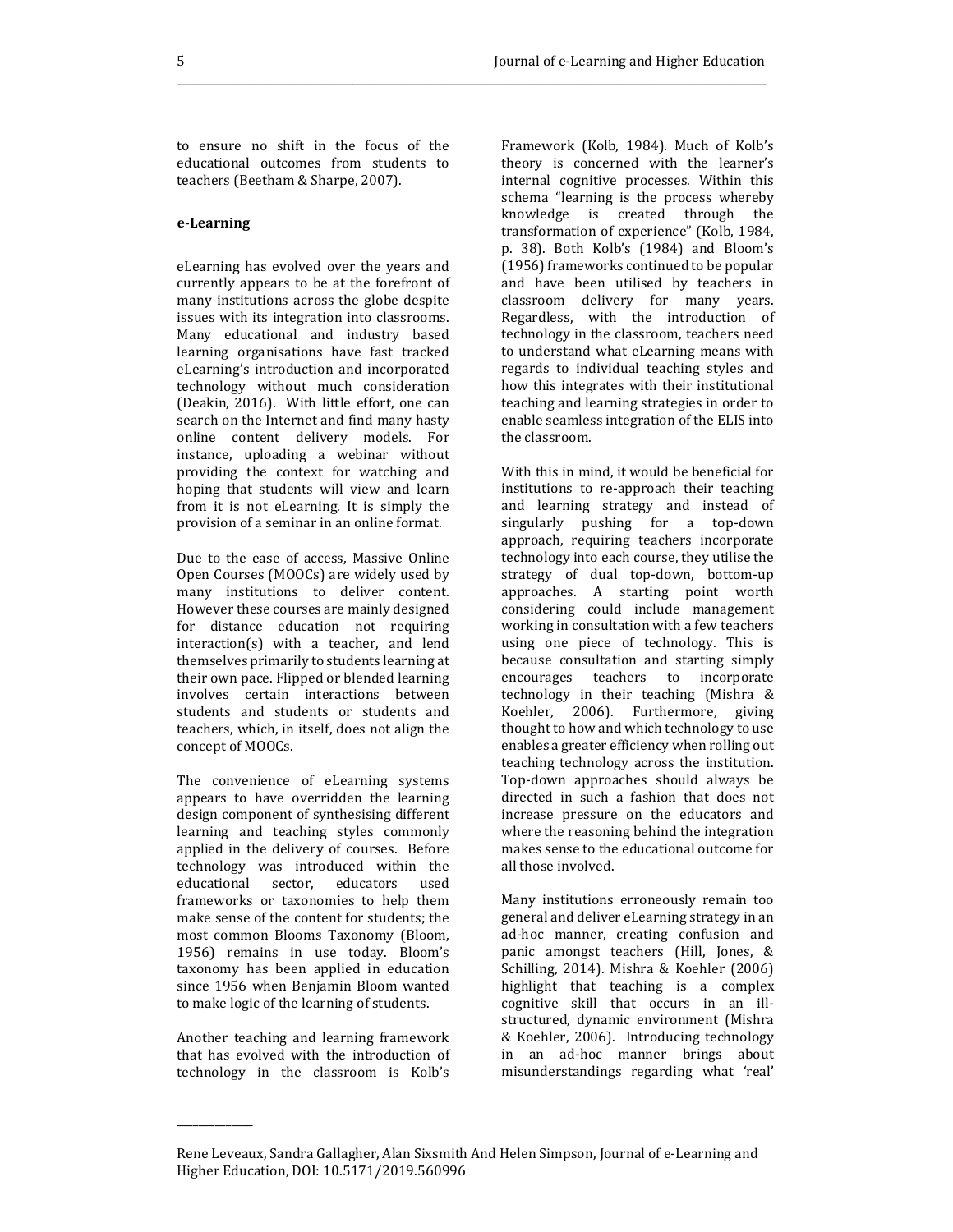teaching and learning strategy is. The flow on effect is that some teachers upload content onto the LMS with no prior fore thought. As already argued, taking classroom based learning and uploading it onto an LMS does not constitute eLearning, rather it is using the LMS as a document content library; a process with no pedagogical reasoning behind it. Students simply become receivers of paper-based learning that has been digitised. This form of teacher complacency occurs as a result of a singular top-down approach due to a complete misunderstanding of technology use within education (Guri-Rosenblit, 2005; Hill et al., 2014).

Understanding the different meanings of eLearning and what can be done to implement technology within the classroom, such as choosing one or two outcomes rather than all, is a great starting point for institutions to discuss with internal learning designers. This process should start by understanding eLearning typologies. Numerous typologies of eLearning exist, some are:

- **Asynchronous eLearning:** A student-centered method of learning where people are not online at the same time and interaction occurs with a time<br>delay, allowing people to delay, allowing people to participate when it suits their schedules (Reform, 2017)
- **Self-Study**: Which addresses the distinct learning needs, interests of individual students. (Hill et al., 2014)
- **Discussion Groups:** These allow for peer-to-peer support and learning. Subject matter experts can add their support to the discussion to build on the peer-topeer learning that is occurring (Selim, 2007)
- **Distance Education**: This allows the students to self-pace through the online content. There are usually no set times for distance classes (Jenkins, Rumble, Murugan, et al. 2017)
- **Synchronous eLearning:** Learning where people are online

\_\_\_\_\_\_\_\_\_\_\_\_\_\_

at the same time (Chen, 2017)

- **Virtual Classroom**: An online classroom that allows participants to communicate, view presentations, interact with learning resources and work in groups. Virtual classrooms can be used to hold lectures and tutorials online, a feature particularly useful to external students. Virtual classrooms can also be setup as online meeting spaces for students to work on group tasks (Radu, Southgate, Ortega, et al. 2017)
- **Audio and video conferencing:** This includes the use of the sites: Google Hangouts, Adobe Connect and GoT0webinar. Webinars, or seminars held online, are modes of video conferencing. Typically webinars are recorded for later viewing (Gault, 2017)
- **Blended Learning:** This is a combination of online and face-toface delivery (Abdellatief, Sultan, Jabar, & Abdullah, 2011; Holsapple & Lee-Post, 2006; Leveaux, Gallagher, & Sixsmith, 2016).

The above typologies indicate that the term eLearning is quite broad and expresses many forms of digital content delivery. To date, there is no agreed definition of the word 'eLearning', and as a result, many researchers when using the term eLearning are indicating the terms 'blended', 'online', 'virtual' and 'distance' interchangeably. This creates confusion amongst researchers and teachers alike as inconsistent semantics typically create misperception and misattribution of reasoning.

## **Context of the Research**

This comparative case study employs an interpretive approach, as the intent is to understand the impacts of flipped and blended learning from the perspective of participating student cohorts. In using an interpretive approach, the researcher has sought to gain a deeper understanding of the area under study and the context within which the research data was gathered (Crotty 1998).

Rene Leveaux, Sandra Gallagher, Alan Sixsmith And Helen Simpson, Journal of e-Learning and Higher Education, DOI: 10.5171/2019.560996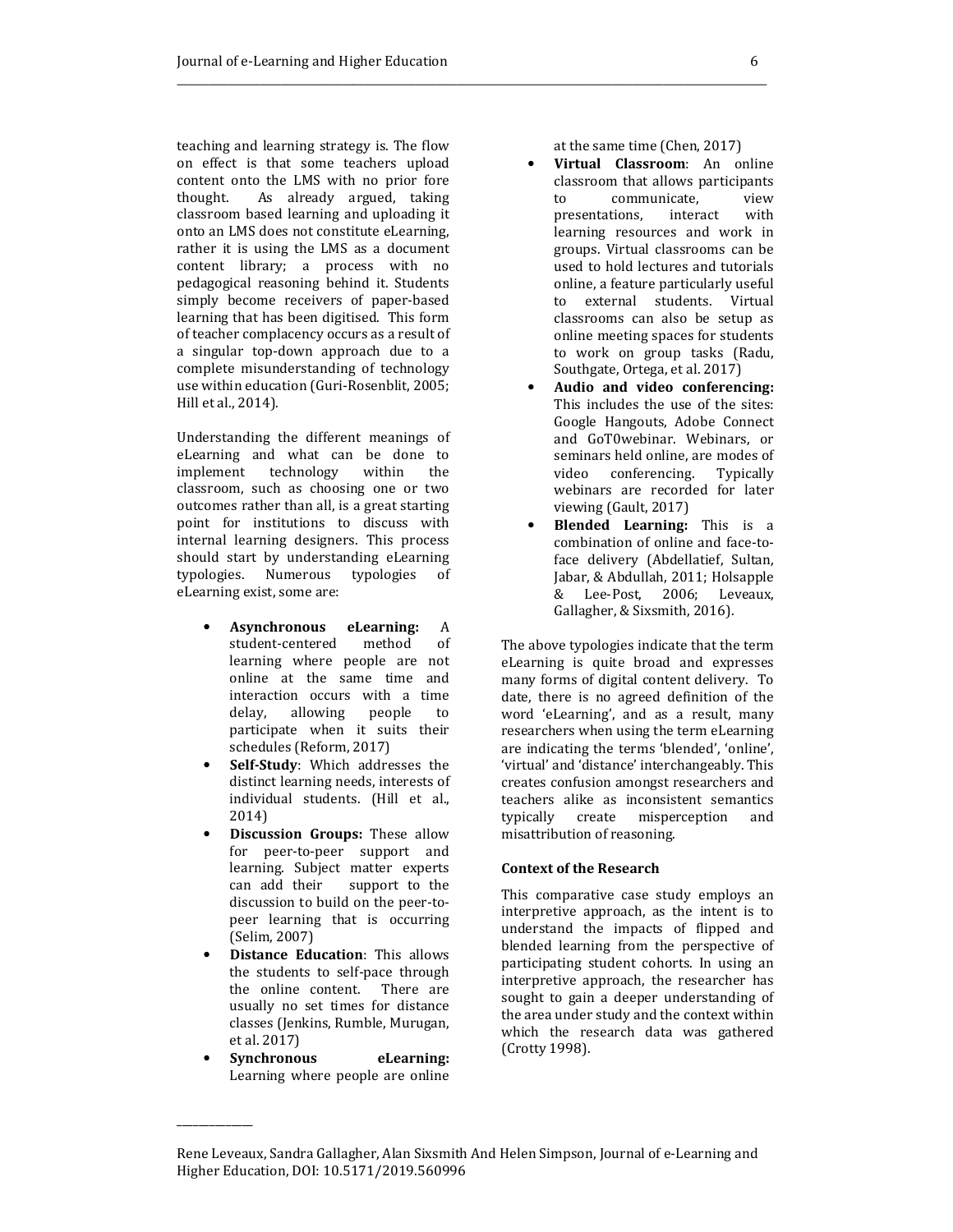One of the considerations of this study was the best way to incorporate technology into the classroom. Research has shown that user satisfaction is a crucial factor in assessing eLearning success, in particular, learner dissatisfaction with eLearning integration within the classroom and the ease of use of required systems by students (Alsabawy & Cater-Steel, 2012). Other research concurs that highlighting user satisfaction is the key driver to the continuing use of eLearning (Al-Omari, Carter, & Chiclana 2016).

This research centres on a case study of student responses to surveys regarding their experiences with IT subjects. Hamel et al. (1993: p45) define a case study as an 'indepth investigation using different methods to collect information and to make observations', during which 'empirical' evidence assists in understanding the 'object of the study'. By conducting a case study, researchers can explore the significant features of a case and create credible interpretations from the everyday experiences of participants (Crotty 1998). Case study research provides an in-depth understanding of the context under study and increases our understanding of a given situation (McGovern 2003, Morse and Richards 2002, Yin 2003).

The focus of this case study was two university information systems subjects within our faculty at the University of Technology Sydney: Finance and IT Professionals (undergraduate) and Project Management (post-graduate), The sampling occurred over a three-year period from second semester 2013 to first semester 2016 inclusive. During that period, the undergraduate subject was only taught in the first semester of each year whilst the postgraduate unit was delivered each time across a full year. These subjects contained some non-IT specific content, which, when presented in a new flipped learning genre, was considered potentially to be a major issue for academic teaching staff.

Data was collected from the standard university online student feedback survey (SFS) conducted at the completion of each

\_\_\_\_\_\_\_\_\_\_\_\_\_\_

semester, with survey results forming the basis of a comparative study of integrating eLearning that involved the use of pre-work or flipped learning via ELIS. The online SFSs questions required five scaled answers (quantitative data) and two freeform answers (qualitative data).

Using thematic analysis, preliminary themes were uncovered from the data. Through a consolidation process, dominant themes emerged from the identified preliminary themes (Attride-Stirling 2001; McGovern 2003; Morse & Richards 2002). Two dominant themes emerged from this qualitative data: using the ELIS, and flipped learning pre-work content.

This research, as stated earlier, is based on two subjects, Finance and IT Professionals (undergraduate) and Project Management (post-graduate), which incorporated the use of an ELIS. Table 1 (below) charts student comments about both subjects, largely focusing on the style of content made available to them. The results show students perceived multiple versions of the same content to be counter-productive and "doubling up" on subject resources, potentially influencing subject efficiency and effectiveness.

#### **Using the ELIS**

Successful integration of ELIS into coursework subjects is not new and is well documented in the literature. Research into students who participated in a trial of eLearning versus traditional learning, found eLearning was an effective method that deepened the student understanding of the subject (Abdellatief et al, 2011; Alsabawy & Cater-Steel, 2012). Furthermore, Jones and Gregor (2006) found that learning supported by an IS gave students a distinct advantage in their coursework. Student comments collected in the current data supported each of these findings.

Many student comments regarding both subjects in this study (see table 1) focussed on the style of content made available. It was perceived that the content was in a format that did not suit the learning needs of particular students. Equally, multiple versions of the same content were recorded

Rene Leveaux, Sandra Gallagher, Alan Sixsmith And Helen Simpson, Journal of e-Learning and Higher Education, DOI: 10.5171/2019.560996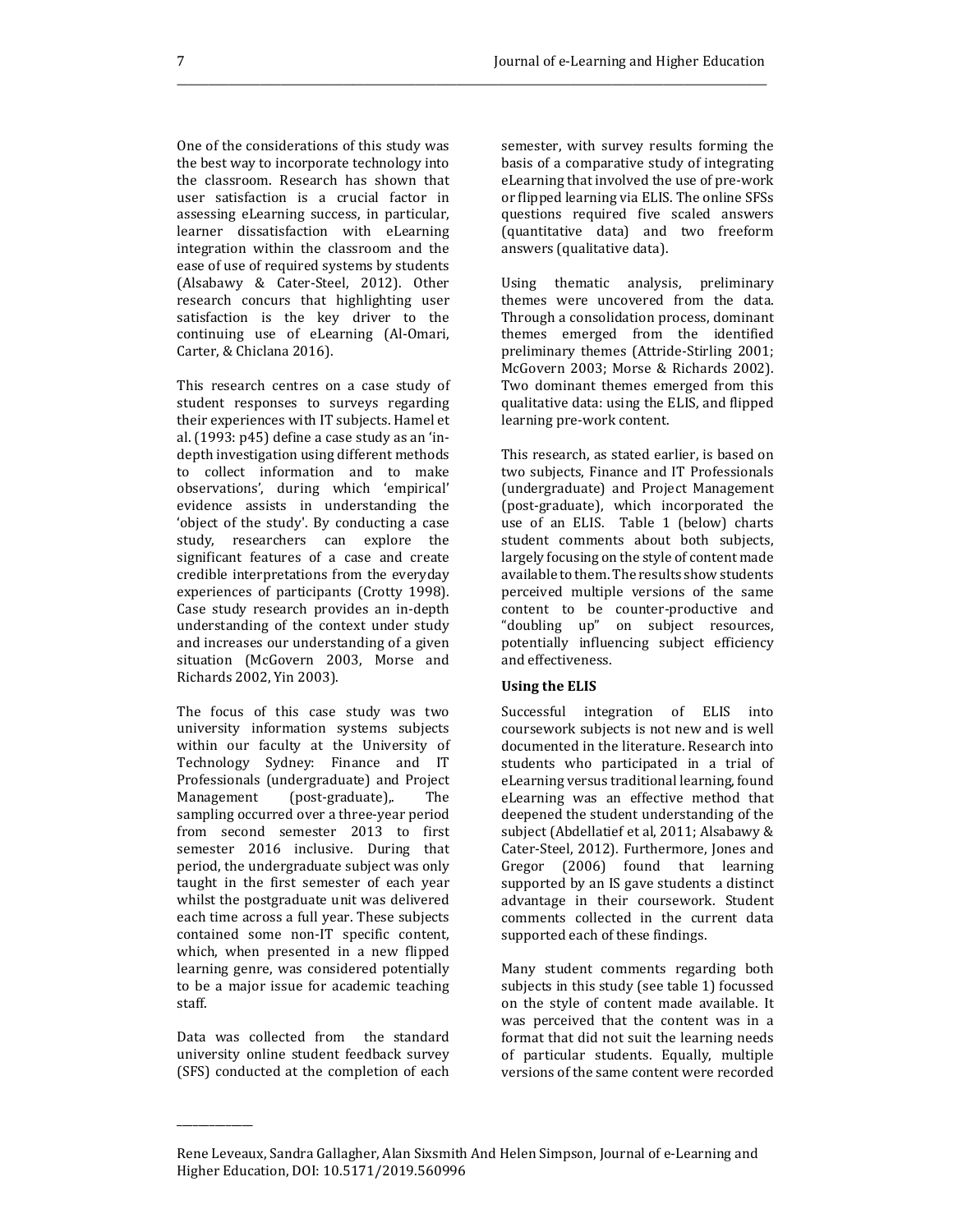by students to be counter-productive and "doubling up" on subject resources and

potentially impacting subject efficiency and effectiveness.

| <b>Positive</b>                                                                                                                                                                 | <b>Negative</b>                                                                                                                                                                                                                 |
|---------------------------------------------------------------------------------------------------------------------------------------------------------------------------------|---------------------------------------------------------------------------------------------------------------------------------------------------------------------------------------------------------------------------------|
| "Videos came with weekly content to help<br>understand financial principles etc." (F&IT)                                                                                        | "Use lecture slides instead of web-based<br>learning materials" (F&IT)                                                                                                                                                          |
| "The subject materials were well organised"<br>(F&IT)                                                                                                                           | "Lack of connection between the tutorials and<br>the lecture materials" (F&IT)                                                                                                                                                  |
| "online videos in lectures helped" (F&IT)                                                                                                                                       | "the content of this subject was so poorly<br>handled, there were online modules that were<br>supposed to be done before the lesson, but<br>then were not gone through in the lesson."<br>(F&IT)                                |
| "All learning material is available online."<br>(PM)                                                                                                                            | "I would suggest that the content also be<br>available in PDF version for those of us that<br>like to sit down and highlight stuff  content<br>on the computer is too distracting for me<br>cause of my attention span " (F&IT) |
| "I was interested in the sequence of the<br>teaching as each week we built on items from<br>previous weeks to create a fuller picture of<br>the methodology." (PM)              | "It would be better if you could provide<br>pdf/slides of all lectures" (PM)                                                                                                                                                    |
| "This lecture provides the video class for<br>learning,  I think it is quite good for PM<br>trying to provide video class to enhance the<br>learning and teaching outcome" (PM) | "better templates. examples of templates in<br>more relevant<br>studies<br>use,<br>case<br>and<br>assignments." (PM)                                                                                                            |
| "Lots of resources were provided, and the<br>subject was fun to learn" (PM)                                                                                                     | "The subject materials online should be<br>available<br>in<br>package<br>one<br>only<br>PDF/PowerPoint<br>video,<br>and<br>and<br>not<br>segregated into parts" (PM)                                                            |

## **Table 1: Student comments regarding the ELIS**

\_\_\_\_\_\_\_\_\_\_\_\_\_\_\_\_\_\_\_\_\_\_\_\_\_\_\_\_\_\_\_\_\_\_\_\_\_\_\_\_\_\_\_\_\_\_\_\_\_\_\_\_\_\_\_\_\_

#### **Flipped Learning Pre-Work Content**

Prior to 2014, classes in the traditional model consisted of a 1 ½ hour lecture and a series of 1 ½ hour tutorials. Within this context, Finance and IT (F&IT) had one (1) lecture and six (6) tutorials (10 ½ hours of class time) and Project Management (PM) had one (1) lecture and four (4) tutorials (7  $\frac{1}{2}$  hours of class time). Under the new model, F&IT was delivered in two, 2-hour workshops and PM was delivered via two, 3 hour workshops.

Collaborative classrooms were used to facilitate group work activities with the presumption that students had completed

\_\_\_\_\_\_\_\_\_\_\_\_\_\_

pre-work content prior to the class. This teaching mode, whereby each student comes prepared, encouraged greater student interaction in the classroom. The use of collaborative classrooms for these subjects again increases interaction. Depending on the subject, F&IT or PM, the degree of pre-work content varied depending upon the teaching objectives for individual weekly classes. In essence, prework for both subjects undertaken prior to the class was intended to take students on a journey through various weekly scenarios aimed at consolidating subject content. However, from the student's comments (see table 2 below) most negative comments

Rene Leveaux, Sandra Gallagher, Alan Sixsmith And Helen Simpson, Journal of e-Learning and Higher Education, DOI: 10.5171/2019.560996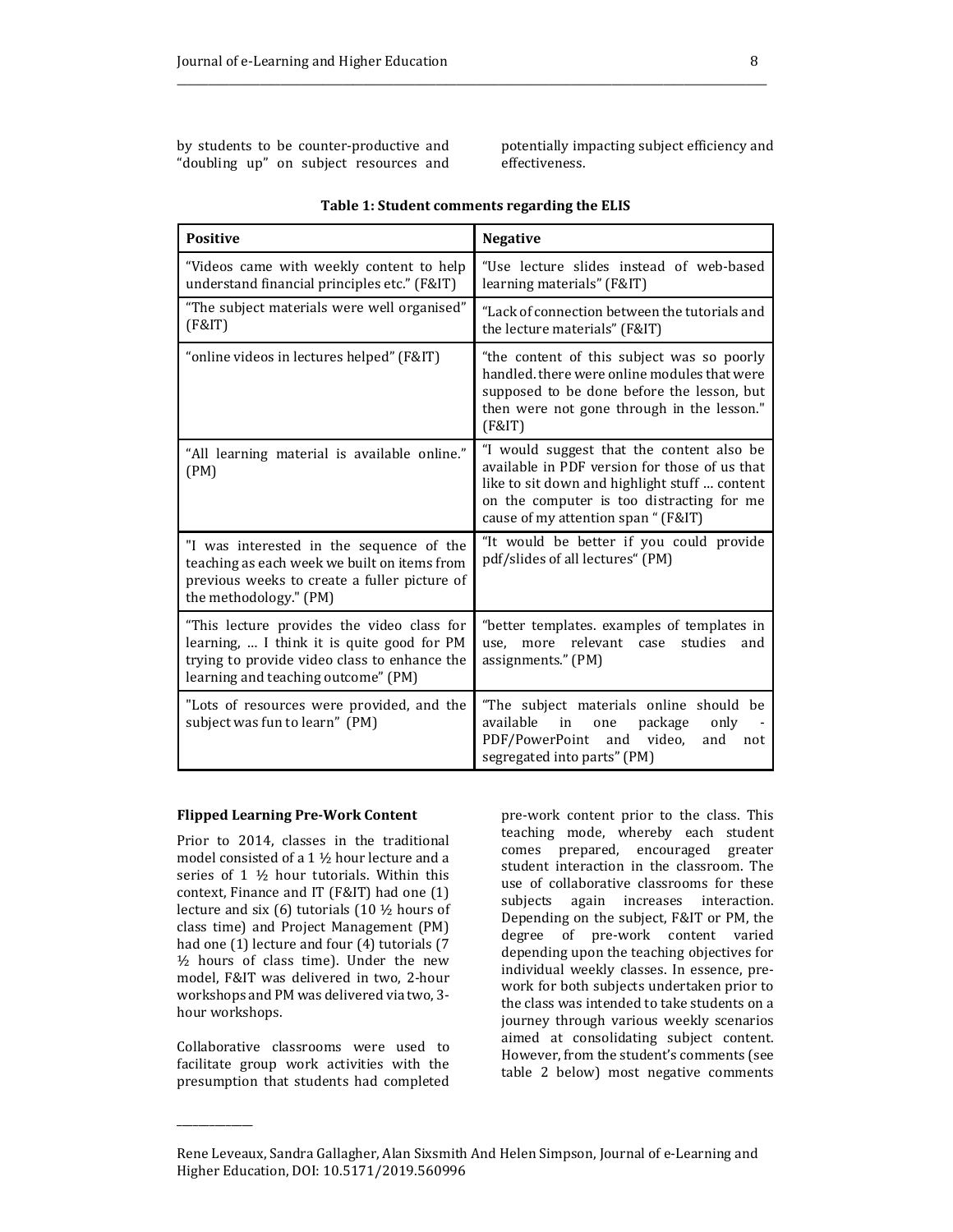focused on this class structure with the traditional style of a lecture and tutorial nominated as more suitable than the flipped nature of the class. On a positive note, some comments focused on the new learning style and its ability to providing an environment in which students perceived they were easily able to work collaboratively to discuss ideas and concepts related to the weekly scenarios.

Table 2 shows a mixed reaction to the new teaching style. Most negative comments for F&IT concerned perceptions of disparity between the subject's 'theory' and 'practical' content. Students' focus on theory is surprising as research shows one of the best ways to learn topic content is through practical application (reference) - in this case scenario based learning. Regardless, positive student comments all supported the practical aspect of each subject. Student perceptions of PM were more positive overall. In particular they were appreciative of both content and practical work, citing relevance to career options. Again, scenariobased learning was the basis of the practical work in this subject.

| <b>Positive</b>                                                                                                                                                                                                                            | <b>Negative</b>                                                                                                                                   |
|--------------------------------------------------------------------------------------------------------------------------------------------------------------------------------------------------------------------------------------------|---------------------------------------------------------------------------------------------------------------------------------------------------|
| "The structure of the classes, allowing<br>students to work together to complete an<br>exercise without a tutor trying to control<br>exactly how and when the work is done<br>really helped all the students<br>stay<br>motivated." (F&IT) | "More integration between notes and what<br>we were actually doing would also have<br>been really wonderful." (F&IT))                             |
| "The learning environment for this subject<br>was well organised" (F&IT)                                                                                                                                                                   | "Content needs to be shown more like a<br>lecture" (F&IT)                                                                                         |
| "The weekly challenges were great" (F&IT)                                                                                                                                                                                                  | "Content could be more relevant to tested<br>material" (F&IT)                                                                                     |
| "Practical based assignment and weekly<br>quizzes (which forced students to actually<br>look at and do the work)" (F&IT)                                                                                                                   | "[Classes] had little to do with the overall<br>content given" (F&IT)                                                                             |
| "Good ideas and an innovative approach to<br>presenting the subject matter". (F&IT)                                                                                                                                                        | "The subject structure, the idea of workshop<br>makes students focus on the theory part of<br>the subject less." (F&IT)                           |
|                                                                                                                                                                                                                                            | "Tutorials are too vague with too many<br>students in each class" (F&IT)<br>"Please make this subject more structured<br>and interrelated" (F&IT) |
| "I like the workshop in every class that we<br>can discuss in a group" (PM)                                                                                                                                                                | "The out-of-class preparation material,<br>many people wouldn't do it - maybe add<br>marks to it" (PM)                                            |
| "Lots of emphasis on Workshopping the<br>Theory" (PM)                                                                                                                                                                                      | "I suggest that the way of teaching and<br>answering by the tutor should be more<br>flexible" (PM)                                                |
| "All the topics were really helpful and<br>practical. I've enjoyed this project a lot!"<br>(PM)                                                                                                                                            | "The only part of the learning material I did<br>not enjoy was the Lynda videos." (PM)                                                            |

## **Table 2: Student comments regarding the flipped subject delivery method**

\_\_\_\_\_\_\_\_\_\_\_\_\_\_\_\_\_\_\_\_\_\_\_\_\_\_\_\_\_\_\_\_\_\_\_\_\_\_\_\_\_\_\_\_\_\_\_\_\_\_\_\_\_\_\_\_\_

Rene Leveaux, Sandra Gallagher, Alan Sixsmith And Helen Simpson, Journal of e-Learning and Higher Education, DOI: 10.5171/2019.560996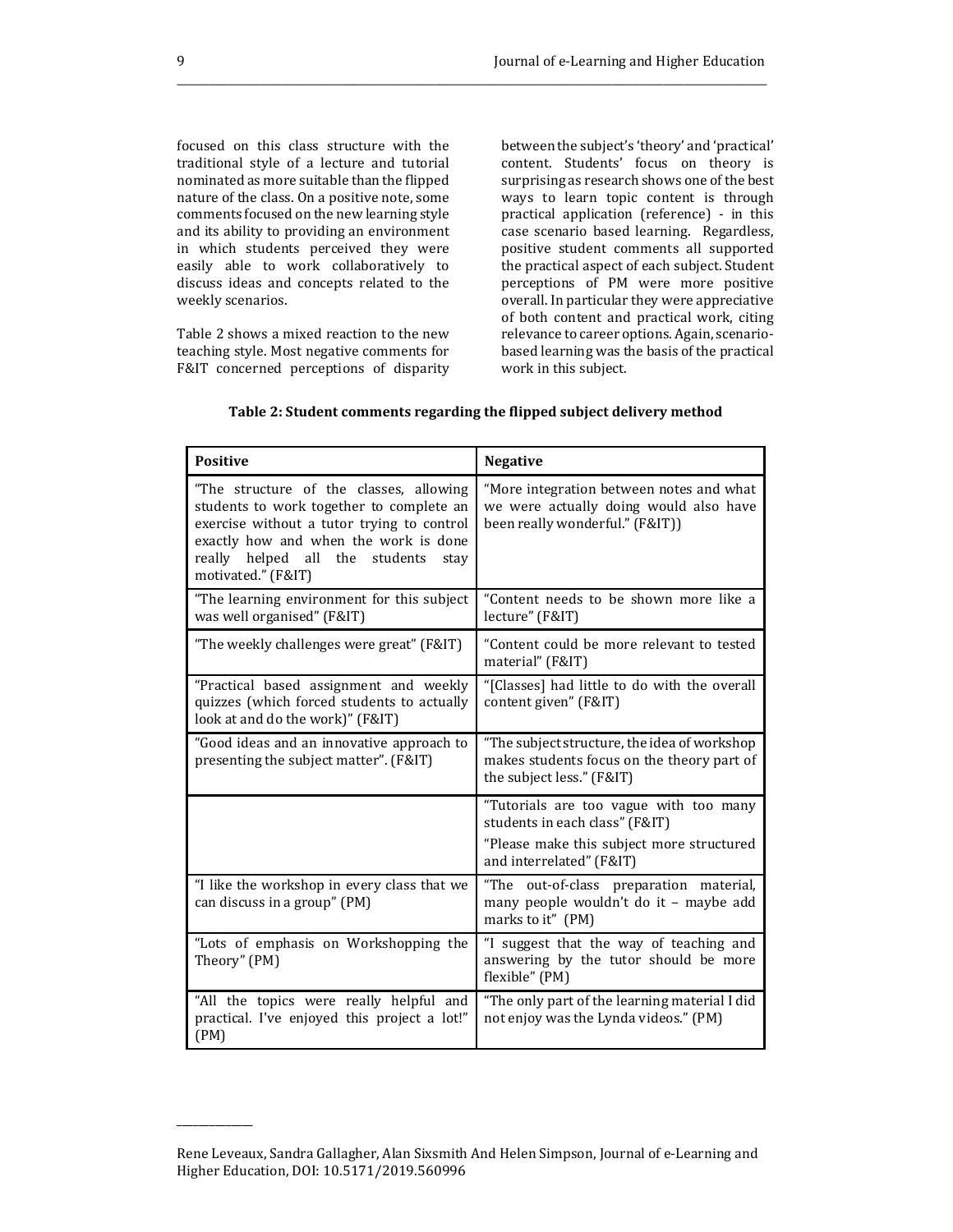| "The presentations and learning activities  |  |
|---------------------------------------------|--|
| were both engaging and enjoyable, as well   |  |
| as enabling the content to be understood in |  |
| a practical holistic manner (PM)            |  |

## **To Flip or Not to Flip?**

In light of these findings: *should educators flip their classroom or not*? The answer is not as straight forward as it first appears. Flipping the classroom requires considerable time, something many academics do not have.

The first step is to start small, by finding information that meets the threshold of students' understanding and is suitable to enable students to learn all aspects of course material. For instance bridging students' knowledge of the difference between the terms 'debit' and 'credit' with a simple explanation. Once content is resolved, the second step is to determine how that content will be delivered to students and by which medium. A facilitator may ask themselves, 'will a PowerPoint be sufficient or does the facilitation also require a video (PowerPoint with associated audio) and if so, 'will a more professional video be required?' Noting that professional audio-visual recordings may give students the ability to watch content on any device, anywhere.

Regardless of the medium used or the content delivered, the decision on whether to flip or not to flip a class is dependent on several factors. These include the availability of resources (such as support staff and funds for subject revision and / or needed equipment), the content and learning objectives of the subject (e.g. theoretical or practical), and the flexibility of the academic staff to accept and implement change. In the words of one surveyed F&IT student, "we were given the freedom to collaborate and work with almost everyone in the tutorial. It is a distinct quality of this subject, which I greatly appreciate! It made the learning experience enthusiastic". This comment reinforced our decision to flip these subjects

\_\_\_\_\_\_\_\_\_\_\_\_\_\_

## **Conclusion and Future Work**

As educational technology and associated fields continue to evolve, conflicting findings have emerged regarding eLearning environments. In education today, a paradigm shift is underway which involves critical challenges for universities to enhance innovation in teaching and learning. Universities have been quick to embed technology into the classroom. However, it has taken, and is still taking, a long time to work out the most efficient way to incorporate an ELIS and ensuring its effectiveness. The fundamental problem is that often the classroom has had too many alternative technologies implemented. This does not adequately support blended learning. Equally educators, when using an ELIS, have at times attempted to add too much technology too soon. Both aspects need to be ameliorated with the frame of the students' overall learning experience in mind.

Research on collaborative or blended learning has indicated that although student engagement remains limited initially, flipped learning experiences and the blended learning environment in the longer-term assist students in understanding threshold concepts. However, more studies in this area are required. Future research needs to broaden its exploration of the use of ELIS within the classroom. In particular, research should consider student focus groups, as these would be beneficial in assisting researchers to delve further into this study's findings and to discover the 'real' reason why students find changes in delivery styles difficult to cope with. In conjunction with this research, is underway to trial of an industry-based framework for ELIS integration as in practice this would assist with the alignment of subjects to the ELIS framework.

Rene Leveaux, Sandra Gallagher, Alan Sixsmith And Helen Simpson, Journal of e-Learning and Higher Education, DOI: 10.5171/2019.560996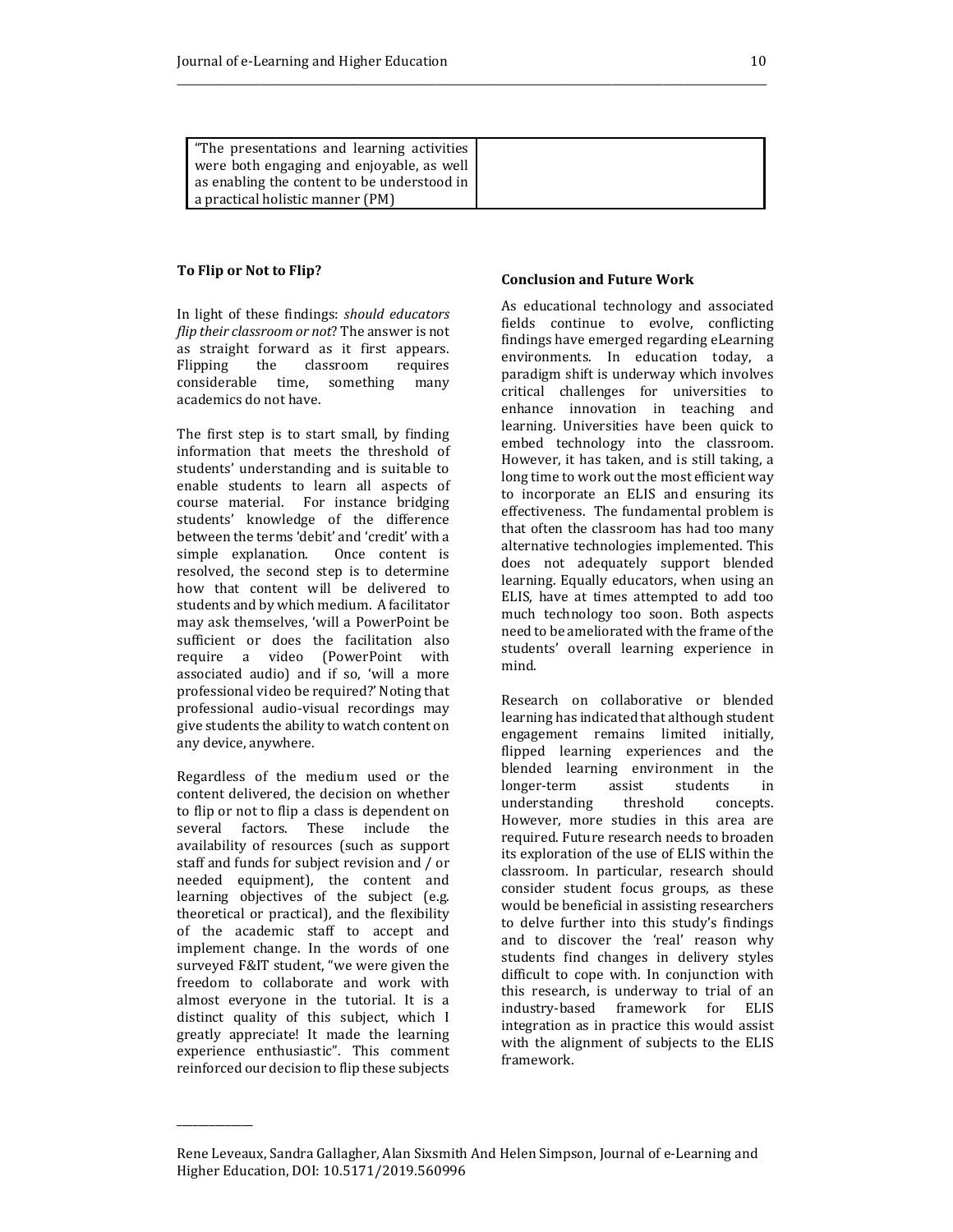## **Notes**

**Classroom:** Classroom in this study refers to on-campus teaching facilities at the tertiary level.

**A Webinar:** Webinar refers to a recorded online session, either delivered synchronous or asynchronous

#### **References**

- 1. Abdellatief, M., Sultan, A., Jabar, M. A., & Abdullah, R. (2011). A Technique for Quality Evaluation of E-Learning from a Developers Perspective. *American Journal of Economics and Business Administration, 3*(1), 157-164.
- 2. Albert, M., & Beatty, B. J. (2014). Flipping the Classroom Applications to Curriculum Redesign for an Introduction to Management Course: Impact on Grades. *Journal of Education for Business, 89*(8), 419-424. doi:10.1080/08832323.2014.929559
- 3. Al-Omari, M., Carter, J. & Chiclana, F. (2016). A hybrid approach for supporting adaptivity in e-learning environments. *The International Journal of Information and Learning Technology, 33*(5), 333-348.
- 4. Al-Qahtani, A. A., & Higgins, S. E. (2013). Effects of traditional, blended and elearning on students' achievement in higher education. *Journal of computer assisted learning, 29*(3), 220-234.
- 5. Alsabawy, A. Y., & Cater-Steel, A. (2012). *Identifying the Determinants of E-Learning Service Delivery Quality*. Paper presented at the 23rd Australasian Conference on Information Systems, Geelong.
- 6. Anohah, E., Oyelere, S. S., & Suhonen, J. (2017). Trends of mobile learning in Computing Education from 2006 to 2014: A systematic review of research publications. *International Journal of Mobile and Blended Learning (IJMBL), 9*(1), 16-33.

- 7. Astin, A. W. (1993). What matters in college? Four critical years revisited. San Francisco: Jossey- Bass
- 8. Attride-Stirling, J., (2001) Thematic networks: an analytic tool for qualitative research, *Qualitative Research*, (1, 3): pp 385-405.
- 9. Beetham, H. & Sharpe, R. (2007) *Rethinking Pedagogy for a digital age: designing and delivering e-learning*. Routledge: Abingdon
- 10. Bishop, J. L., & Verleger, M. A. (2013, June). The flipped classroom: A survey of the research. In ASEE National Conference Proceedings, Atlanta, GA (Vol. 30, No. 9).
- 11. Bloom, B.S., 1956. *Taxonomy of educational objectives. Vol. 1: Cognitive domain.* New York: McKay
- 12. Cox, B. E., & Orehovec, E. (2007, Summer). Faculty-Student interaction outside the classroom: A typology from a residential college. Review of Higher Education, 30(4), 343-362
- 13. Cross, J. (2004). An Informal Histroy of eLearning, *On the Horizon*, (12,3) pp.103-110
- 14. Crotty, M. (1998) *Foundations of Social Research: Meaning and Perspective in the Research Process*, Allen & Unwin, Sydney
- 15. Davies, R. S., Dean, D. L., & Ball, N. (2013). Flipping the classroom and instructional technology integration in a college-level information systems spreadsheet course. *Educational Technology Research and Development, 61*(4), 563-580.
- 16. DeakinPrime. (2016) *Engineering Students:- Industry Requirements multiple surveys,* DeakinPrime, Melbourne
- 17. Eom, S, Ashill, N, Arbaugh, J Stapelton, J (2012) Human systems Management, Vol 31, No. 3-4 pp. 147-163
- 18. Gallagher, S., & Sixsmith, A. (2014). Engaging IT undergraduates in non-IT content: Adopting an eLearning Information System in the classroom.

Rene Leveaux, Sandra Gallagher, Alan Sixsmith And Helen Simpson, Journal of e-Learning and Higher Education, DOI: 10.5171/2019.560996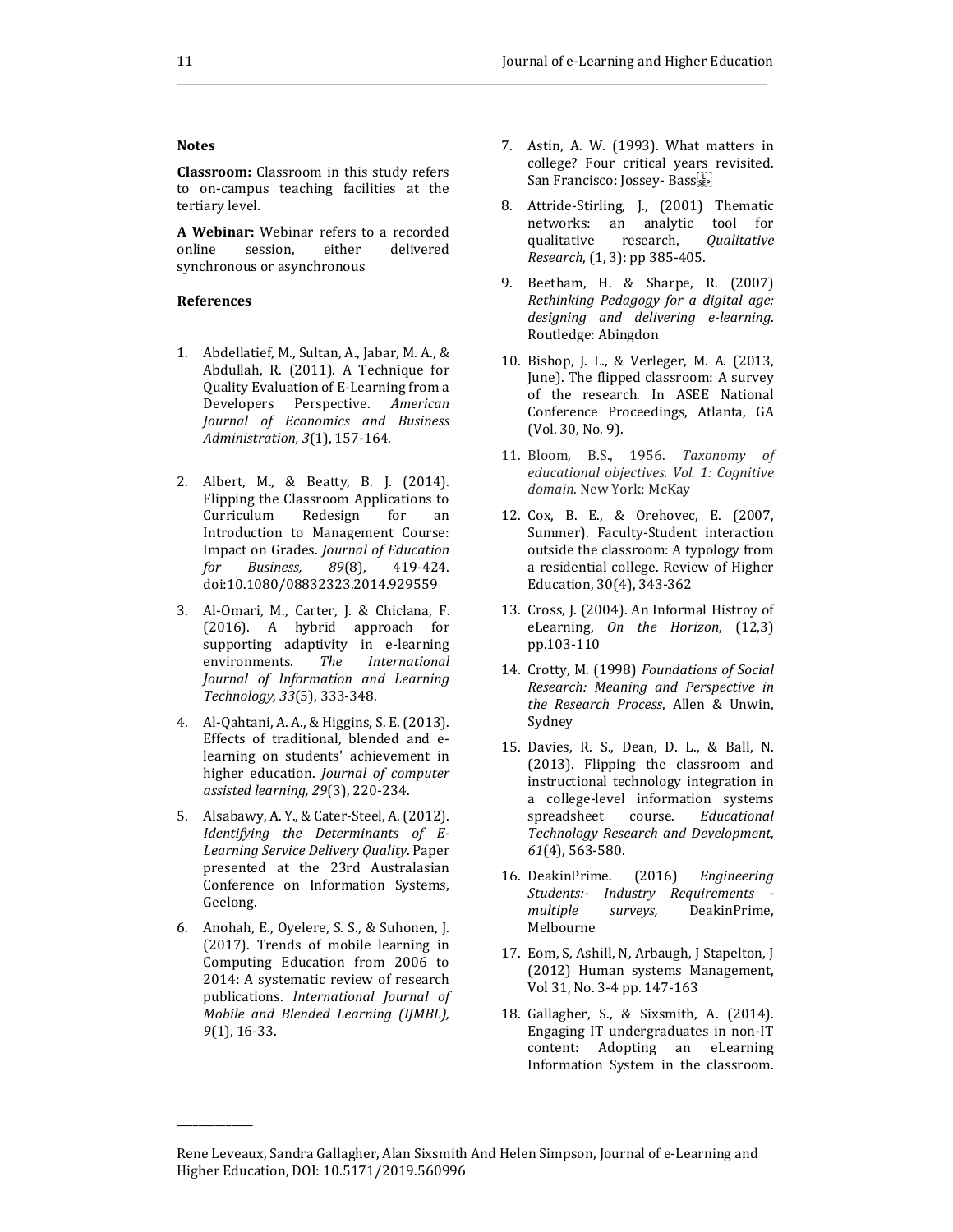Interactive Technology and Smart Education, 11(2), 99-111

\_\_\_\_\_\_\_\_\_\_\_\_\_\_\_\_\_\_\_\_\_\_\_\_\_\_\_\_\_\_\_\_\_\_\_\_\_\_\_\_\_\_\_\_\_\_\_\_\_\_\_\_\_\_\_\_\_

- 19. Gault, A. (2017). *elearning for Adobe Photoshop and Illustrator in Textiles and Fashion.* Paper presented at the The International Scientific Conference eLearning and Software for Education.
- 20. Guri-Rosenblit, S. (2005). 'Distance Education' and 'e-learning': Not the same thing. *Higher Education, 49*(2005), 467 - 493.
- 21. Hajhashemi, K., Caltabiano, N., & Anderson, N. (2017). Integrating digital technologies in the classroom: Lecturers' views on the flipped classroom approach. *Australian and International Journal of Rural Education, 26*(3), 18-29.
- 22. Hamel, J. with Dufour, S. & Fortin, D. (1993) *Case Study Methods*, Sage Publications, Newbury Park, California
- 23. Hill, C. W., Jones, G. R., & Schilling, M. A. (2014). *Strategic management: theory: an integrated approach*: Cengage Learning.
- 24. Holsapple, C. W., & Lee-Post, A. (2006). Defining, Assessing, and Promoting E-Learning Success: An Information Systems Perspective\*. *Decision Sciences Journal of Innovative Education, 4*(1), 67-85. doi:10.1111/j.1540- 4609.2006.00102.x
- 25. Howett, C & Pegrum, M. (2015) Implementing a flipped classroom approach in post graduate: An unexpected journey into pedagogical redesign *Australasian Journal of Educational Technology*, 31 (4)
- 26. Jenkins, J., Rumble, G., Murugan, K., Koul, B., Dodds, T., Peters, O., & Perraton, H. (2017). Unit-9 Characteristics of Distance Education: IGNOU.
- 27. Jones, D., & Gregor, S. (2006) The formulation of an Information Systems Design Theory for e-learning, First International Conference on Design Science Research in Information Systems and Technology, Claremont, CA.

- 28. Kolb, D. A.(1984) Experiential Learning. Englewood Cliffs, N J:Prentice-Hall.
- 29. Lantis, J.S., Kille, K.J. and Krain, M., (2010) The state of the active teaching and learning literature. In *Oxford Research Encyclopedia of International Studies*.
- 30. Lave, J. (1996) Teaching, as Learning, in Practice, Mind, Culture and Activity, Vol 3, pp. 149-164.
- 31. Leveaux, R., Gallagher, S., & Sixsmith, A. (2016). *Creating a Situated Learning Environment in the Classroom for Final Year IT Students*. Paper presented at the 28th IBIMA.
- 32. Mar, N. (2005). Utilizing Information and Communication Technologies to Achieve Lifelong Education for All: A Case Study of Myanmar. *Educational Research for Policy and Practice, 3*, 141- 166.
- 33. Masie, E. (1997). Seizing your intranet. *Training & Development, 51*(2), 51-53.
- 34. McGovern, Y. (2003) The Practice of Market and Social Research, Pearson Education FT Prentice Hall, Harlow, England
- 35. Mishra, P., & Koehler, M. J. (2006). Technological pedagogical content knowledge: A framework for teacher knowledge. *Teachers college record, 108*(6), 1017.
- 36. Morse, J.M. & Richards, L. (2002) Readme First for a User's Guide to Qualitative Methods, Sage Publications, Thousand Oaks, California.
- 37. Papert, S. (1980). *Mindstorms: Children, computers, and powerful ideas*. Basic Books, Inc.
- 38. Prensky, M. (2001). Digital natives, digital immigrants part 1. *On the Horizon, 9*(5), 1-6.
- 39. Radu, I., Southgate, E., Ortega, F. and Smith, S., (2017) March. Summary: 2017 IEEE virtual reality second workshop on K-12 embodied learning through Virtual & Augmented Reality (KELVAR). In *2017 IEEE Virtual Reality Workshop on K-12 Embodied Learning*

Rene Leveaux, Sandra Gallagher, Alan Sixsmith And Helen Simpson, Journal of e-Learning and Higher Education, DOI: 10.5171/2019.560996